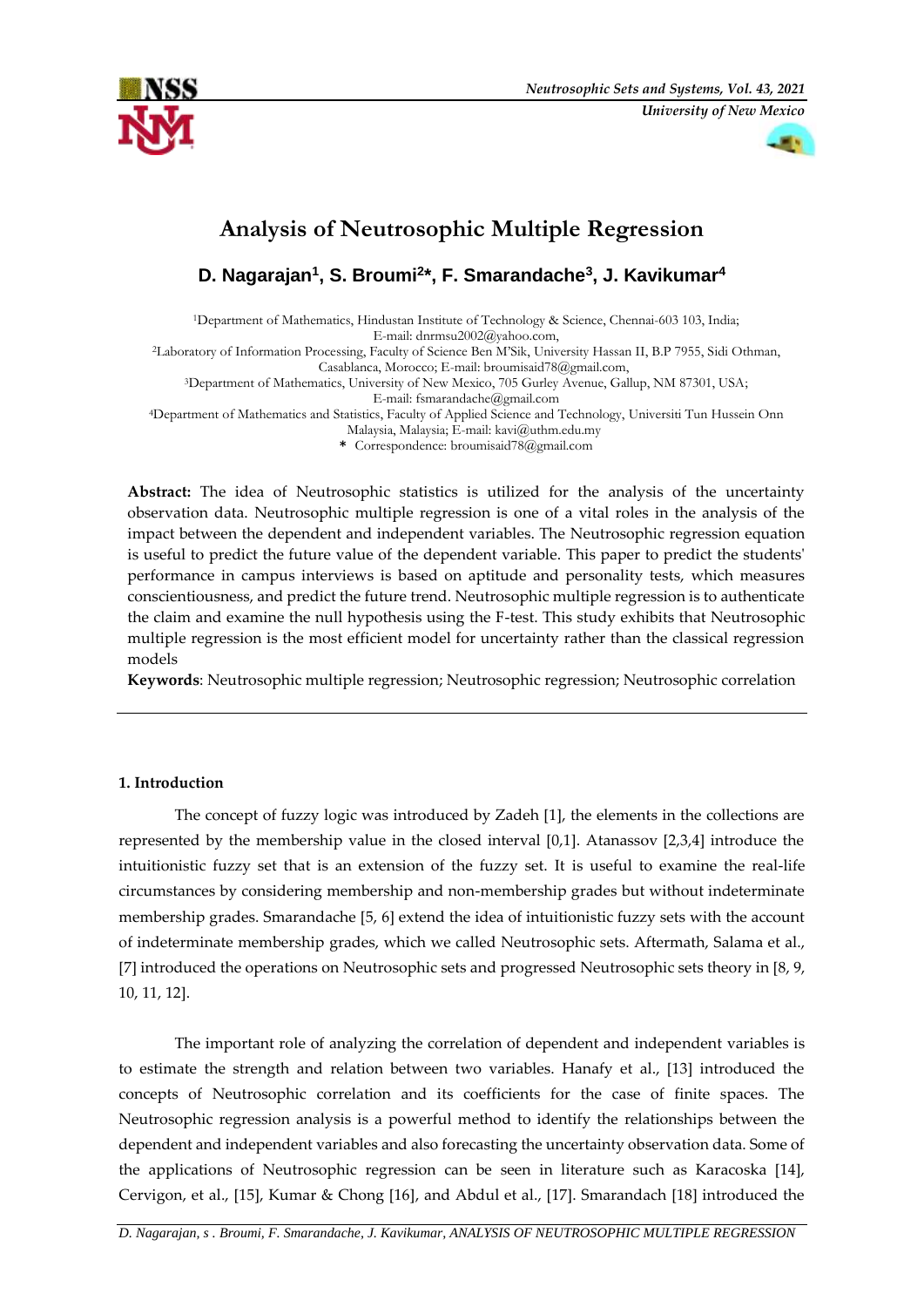theory of Neutrosophic statistics that is the extension of classical statistics and also investigated Neutrosophic regression analysis. The real-time applications of Neutrosophic regression can be seen in Aslam [20], Salama et al., [21]. Prabhu et al., [22] analyzed the real-time multiple analysis. Some other contributions are in this domain have already been done by various researchers such as Tanaka & Ishibuchi [23] and Aslam [24].

Broumi & Smarandache [25] studied the weighted correlation and correlation coefficient between two interval Neutrosophic sets that were defined by Wang et al., [26]. Zhang et al., [27] explained the correlation coefficient measures and their entropy for interval Neutrosophic sets. Ye [28] proposed the two correlation coefficients between normal Neutrosophic numbers (NNSs) based on the score functions of normal Neutrosophic numbers (NNNs) and investigated their properties. He also developed a MADM method with NNSs under normal Neutrosophic numbers. Ye [29] presented a new correlation coefficient measure between dynamic single-valued Neutrosophic multisets. Karaaslan [30] studied the measures between two Neutrosophic sets; two interval-Neutrosophic sets; two Neutrosophic-refined sets and their applications of these methods are utilized in multi-criteria decision-making problems. Broumi and Smarandache [31] also proposed the correlation coefficient between interval Neutrosophic sets. Rajarajeswari and Uma [32] put forward the correlation measure for IFMS. Recently, Broumi and Smarandache [reference] defined the Hausdorff distance between Neutrosophic sets and some similarity measures based on the distance such as the set-theoretic approach and matching function to calculate the similarity degree between Neutrosophic sets. Broumi [32] explained the concept of correlation measure of Neutrosophic-refined sets that is the extension of the correlation measure of Neutrosophic sets and intuitionistic fuzzy multi-sets. Le [33] established the fuzzy decision-making method based on the weighted correlation coefficient under the intuitionistic fuzzy environment. Le [34] explained the cosine similarity measures for intuitionistic fuzzy sets and their applications. Gerstenkorn [35] studied the concept of correlation under the environment of intuitionistic fuzzy sets. Further, Hung [36] defined the correlation for intuitionistic fuzzy sets based on the centroid method. Ye [37] introduced the multicriteria decision-making method by the use of the correlation coefficient under a single-valued Neutrosophic environment. Deli [38] studied the concept of Neutrosophic-refined sets and their applications in medical diagnosis. Sahin [39] explained the correlation coefficient of single-valued Neutrosophic hesitant fuzzy sets and applied them in decision-making problems. Pramanik et al., [40] studied the multicriteria decision-making problems by applying a rough Neutrosophic correlation coefficient. Nagarajan et al., [41] explained Neutrosophic interval valued graphs. Lathamaheswari et al., [42] explained type 2 fuzzy in bio medicine. Ye [43] explained the improved correlation coefficients of single-valued Neutrosophic sets and interval Neutrosophic sets for multiple attribute decisionmaking problems. Liu et al., [44] established a correlation coefficient for the interval-valued Neutrosophic hesitant fuzzy sets and applied them in multiple attribute decision-making. Ye [45] studied the multi-criteria decision-making method using the correlation coefficient under a singlevalued Neutrosophic environment. González-Rodríguez et al.,[46] explained ANOVA test for Fuzzy data. Jiryaei A et al.,[47] studied fuzzy random variables.

*D. Nagarajan,, S. Broumi, F. Smarandache, J. Kavikumar, ANALYSIS OF NEUTROSOPHIC MULTIPLE REGRESSION*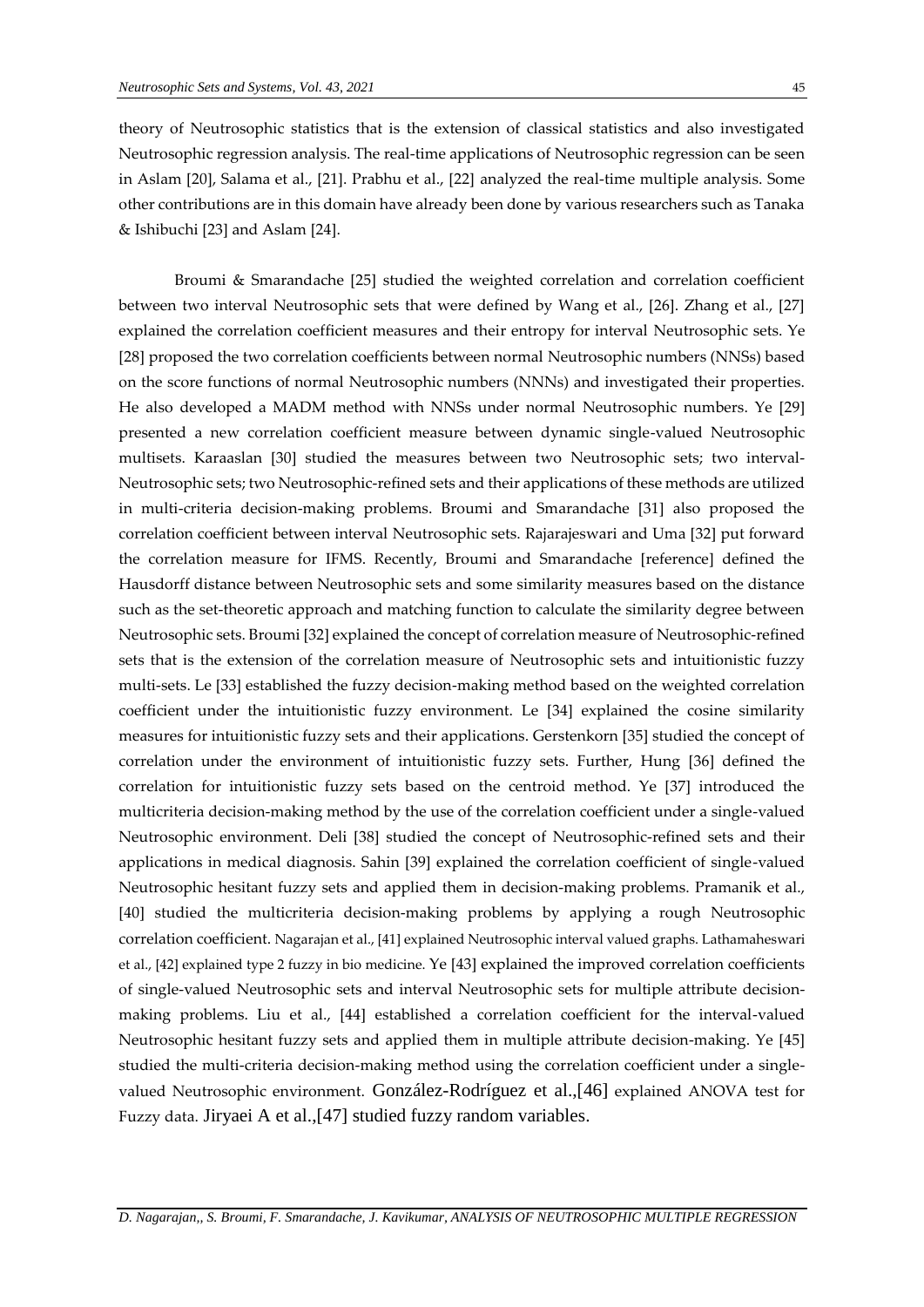## **2.Preliminaries:**

Regression line with dependent and one independent equation is

$$
Y = a + bX + e
$$
\n<sup>(1)</sup>

When Y is the output value on dependent, variable X is the input value of the independent variable, b is the slope, a is the intercept and e is the residual.

More than one independent variable equation as:

$$
Y = a + b_1 X_1 + b_2 X_2 + \dots + b_n X_n + e \tag{2}
$$

Here n number of independent variables and  $b_1, b_2...b_n$  are number of slopes for each.e is the standard error . The estimation of a and b for to minimize the error of prediction equation

$$
Y^{'} = a + b_1 X_1 + b_2 X_2 + \dots + b_n X_n \tag{3}
$$

The equation for a with two independent variables is:

$$
a = Y - b_1 X_1 - b_2 X_2 \tag{4}
$$

For the two-variable case:

$$
b_1 = \frac{\sum x_2^2 \sum x_1 y - \sum x_1 x_2 \sum x_2 y}{\sum x_1^2 \sum x_2^2 - (\sum x_1 x_2)^2}
$$
  
\n
$$
b_2 = \frac{\sum x_1^2 \sum x_2 y - \sum x_1 x_2 \sum x_1 y}{\sum x_1^2 \sum x_2^2 - (\sum x_1 x_2)^2}
$$
  
\n(6)

From the above equations 5  $\&$  6 only for two variables  $x_1$  and  $x_2$ .

 $1^{\lambda}2$ 

Smarandache [18] is given the Neutrosophic extended for classical statistics operation. The operations are as follows.

(6)

Let's  $S_1$  and  $S_2$  be two sets of numbers.

2

$$
S_1+S_2 = \{x_1+x_2 \mid x_1 \in S_1 \text{ and } x_2 \in S_2\}
$$
  
\n
$$
S_1-S_2 = \{x_1-x_2 \mid x_1 \in S_1 \text{ and } x_2 \in S_2\}
$$
  
\n
$$
S_1 \cdot S_2 = \{x_1 \cdot x_2 \mid x_1 \in S_1 \text{ and } x_2 \in S_2\}
$$
  
\n
$$
a \cdot S_1=S_1 \cdot a = \{a \cdot x_1 \mid x_1 \in S_1\}
$$
  
\n
$$
a+S_1 = S_1+a = \{a+x_1 \mid x_1 \in S_1\}
$$
  
\n
$$
S_1-S_1 = \{a-x_1 \mid x_1 \in S_1\}
$$
  
\n
$$
S_1S_2 = \{x_1x_2 \mid x_1 \in S_1, x_2 \in S_2, x_2 \neq 0\}
$$
  
\n
$$
S_1n = \{x_1n \mid x_1 \in S_1\}
$$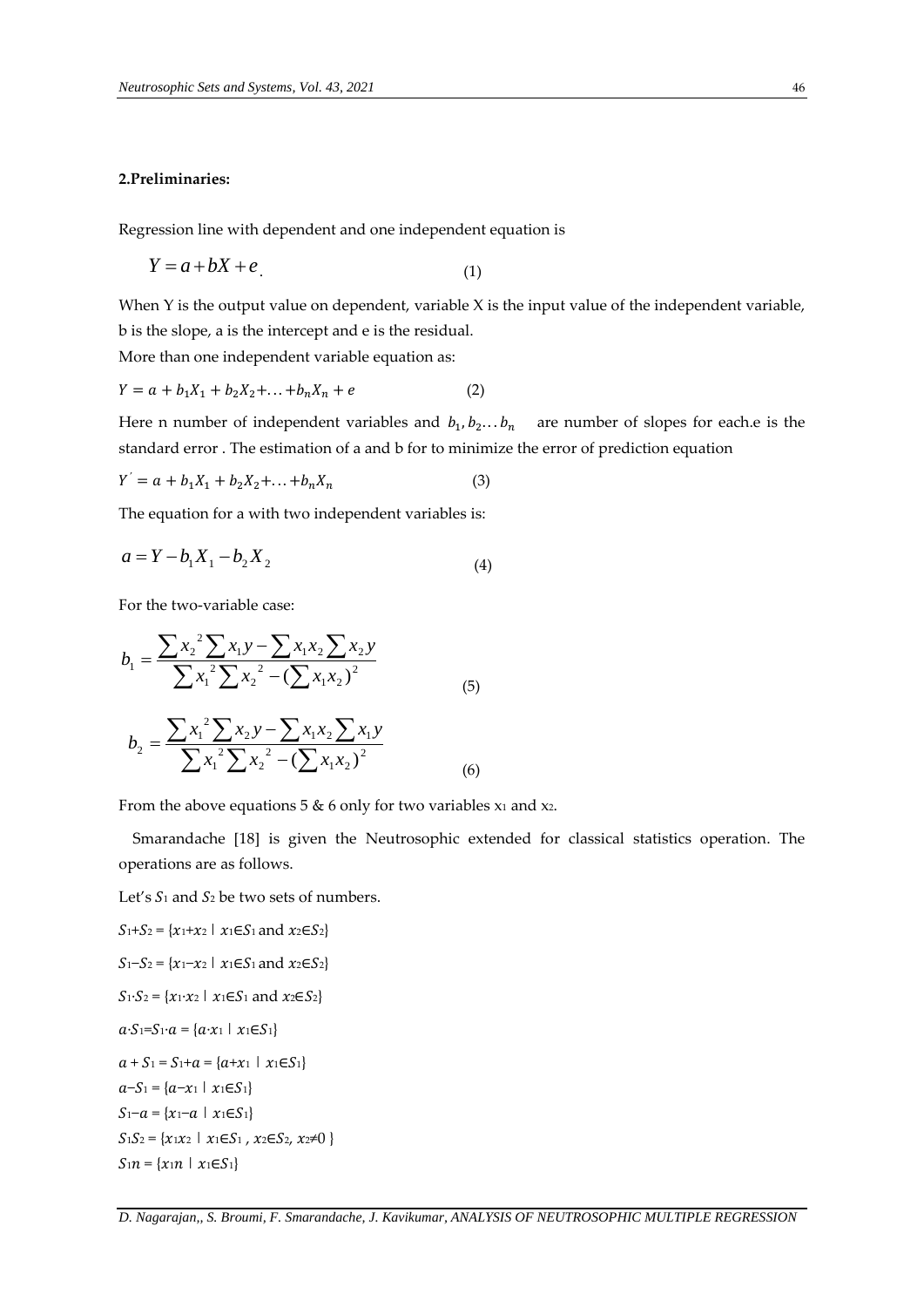$S_1 a = \{x_1 a \mid x_1 \in S_1, a\neq 0\}$  $aS_1 = \{ax_1 | x_1 \in S_1, x_1 \neq 0\}$  $\sqrt{S_1 n} = {\sqrt{x_1 n} \mid x_1 \in S_1}$ 

## **3.Numerical example**

 In table 1 shows the student performance campus interview based on aptitude and personality test, that measure the conscientiousness

 $Y$  is the dependent variable conscientiousness  $x_1$  is the aptitude test and personality test as shown in the following table 1.

| $\mathbf Y$    | $X_1$          | X <sub>2</sub> |
|----------------|----------------|----------------|
| [1,3]          | 3              | $\overline{2}$ |
| $\overline{2}$ | 2              | [2,1]          |
| [2,4]          | [1,2]          | [3,2]          |
| $\bf 4$        | [2,3]          | 4              |
| [1,4]          | [2,1]          | [4,4]          |
| 6              | [2,3]          | [4, 5]         |
| [2,4]          | $\overline{2}$ | 1              |
| [10, 13]       | [5, 6]         | [6, 7]         |
| [14, 15]       | 7              | 8              |
| 5              | [7,1]          | 3              |

table:1 Database

$$
\sum x_1 y = \sum X_1 Y - \frac{\sum X_1 \sum Y}{N}
$$

(7)

$$
\sum x_2 y = \sum X_2 Y - \frac{\sum X_2 \sum Y}{N}
$$
\n(8)

$$
\sum x_1 x_2 = \sum X_1 X_2 - \frac{\sum X_1 \sum X_2}{N}
$$
\n(9)

Using the equation 7, 8, and 9

$$
\sum x_1 y = [38,91.9] \sum x_2 y = [23,136.1] \sum x_1 x_2 = [35,19.9]
$$

Matrix form of the values is corresponding to the correlation, sum of square, and cross product of the variables as shown in the following table 2.

*D. Nagarajan,, S. Broumi, F. Smarandache, J. Kavikumar, ANALYSIS OF NEUTROSOPHIC MULTIPLE REGRESSION*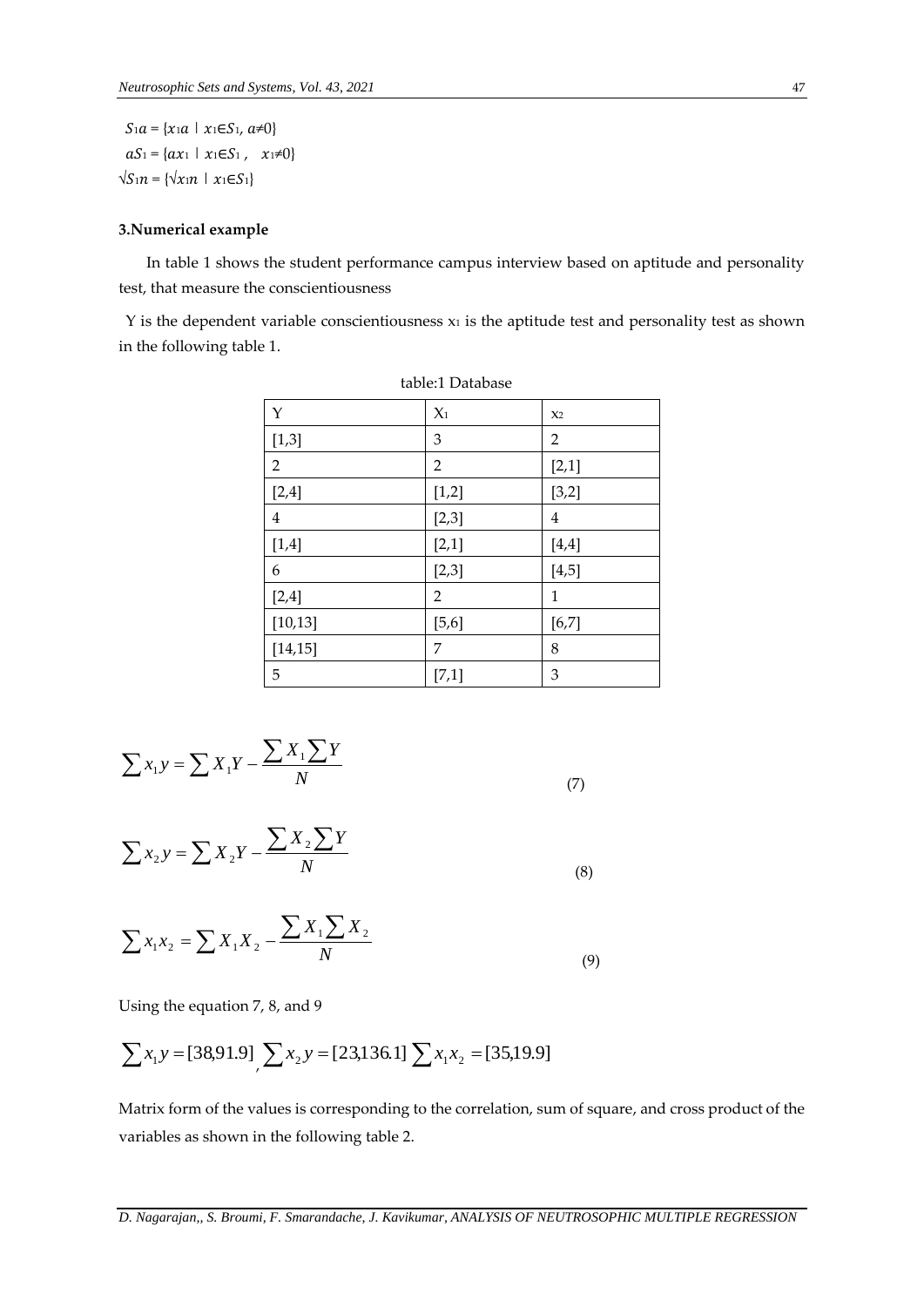|       |                                      | $X_1$                            | $X_2$                       |
|-------|--------------------------------------|----------------------------------|-----------------------------|
|       | $\sum y^2 = [387,532]$               | $\sum x_1 y = [218, 247]$        | $\sum x_2 y = [245, 310]$   |
| $X_1$ | $r_{\text{y}x1}$ =[0.89954, 1.31925] | $\sum x_1^2 = [156, 1236]$       | $\sum x_1 x_2 = [146, 142]$ |
| $X_2$ | $T_{yx^2}$ = [1.56309, 1.17855]      | $T_{x1x2}$ =[1.172603, 0.406182] | $\sum x_2^2 = [175, 189]$   |

table 2: Matrix form of the values

Using equation 5 and 6 the value of the regression coefficient

 $b_1=[-2.34988, 1.650734], b_2=[0.965172, 1.093934]$ 

from equation 4 the value of the intercept is

a= [-4.29976, 10.18347]

Therefore the Neutrosophic regression equation is

Y=[-4.29976, 10.18347] + [-2.34988, 1.650734] x<sup>1</sup> +[0.965172, 1.093934] x<sup>2</sup>

The proportion of variance is in the set of independent variables is R square value. The Neutrosophic R square value is

A Neutrosophic residual sum of squares is  $NRSS = \sum (y - \hat{y})^2$ (9)

$$
NRSS = \sum (y - \hat{y})^2 = [183,267.7]
$$

A Neutrosophic total sum of squares  $NTSS = \sum (y - \bar{y})^2$ (10)

$$
NTSS = \sum (y - \bar{y})^2 = [2268.2, 1875]
$$

A Neutrosophic coefficient of determination is  $NCD = 1 - \frac{NRSS}{NTSC}$ **NTSS** (11)

$$
NCD = 1 - \frac{NRSS}{NTSS} = [0.097, 0.129]
$$

The Neutrosophic mean of Y is [46,50]. The Neutrosophic r square is [0.09,0.12] from the above results shows that the variation between independent and dependent variables is 9 % and 12 %. That means the student performance campus interview variation based on aptitude and personality test is between 9 % and 12 %. Hence, it is revealed that these variables are also affected by the student performance on-campus interview.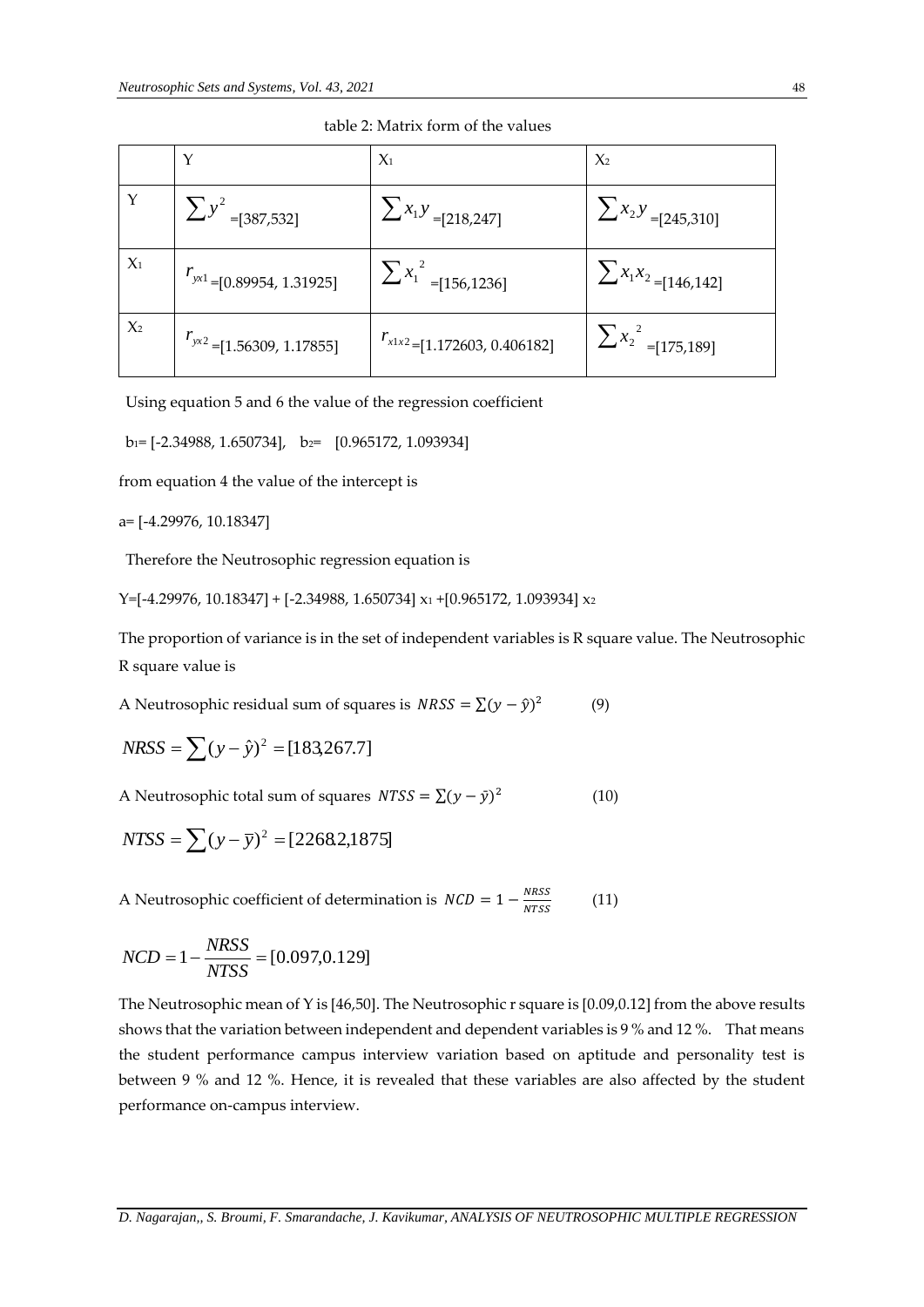#### **4.Significance test of R square**

Using the F test for significance of R square is

$$
F = \frac{R^2/K}{(1 - R^2)(N - K - 1)}
$$
\n(12)

Which is distributed as F with K and N-K-1 degrees of freedom when the null hypothesis is true. Now R<sup>2</sup> represents the multiple correlations rather than the single correlation.

The null hypothesis: R square value is not zero population with degrees of freedom is N-K-1

Using (12), the Neutrosophic F value is [0.007904,0093]

Comparing the tabulated value using degrees of freedom and the calculated value. It shows that the null hypothesis is accepted.

#### **5.Regression with beta weights**

Comparison of correlation and regression equation is

$$
Z_{Y}^{\prime} = r_{xy} Z_{x}
$$
 (13)

But  $\beta$  means a b weight when X and Y are in standard scores, so for the simple regression case,  $r = \beta$ , and we have:

$$
Z_{Y}^{\prime} = \beta Z_{x}
$$
 (14)

The bottom line on this is we can estimate  $\beta$  weights using a correlation matrix.

$$
\beta_1 = \frac{r_{yx_1} - r_{yx_2}r_{x_1x_2}}{1 - r_{x_1x_2}^2}
$$
\n
$$
\beta_2 = \frac{r_{yx_2} - r_{yx_1}r_{x_1x_2}}{1 - r_{x_1x_2}^2}
$$
\n(15)

where  $r_{yx1}$  is the correlation of y with X<sub>1</sub>,  $r_{yx2}$  is the correlation of y with X<sub>2</sub>, and r<sub>12</sub> is the correlation of x<sup>1</sup> with x2. Note that the two formulas are nearly identical and the correlation matrix shows in table:3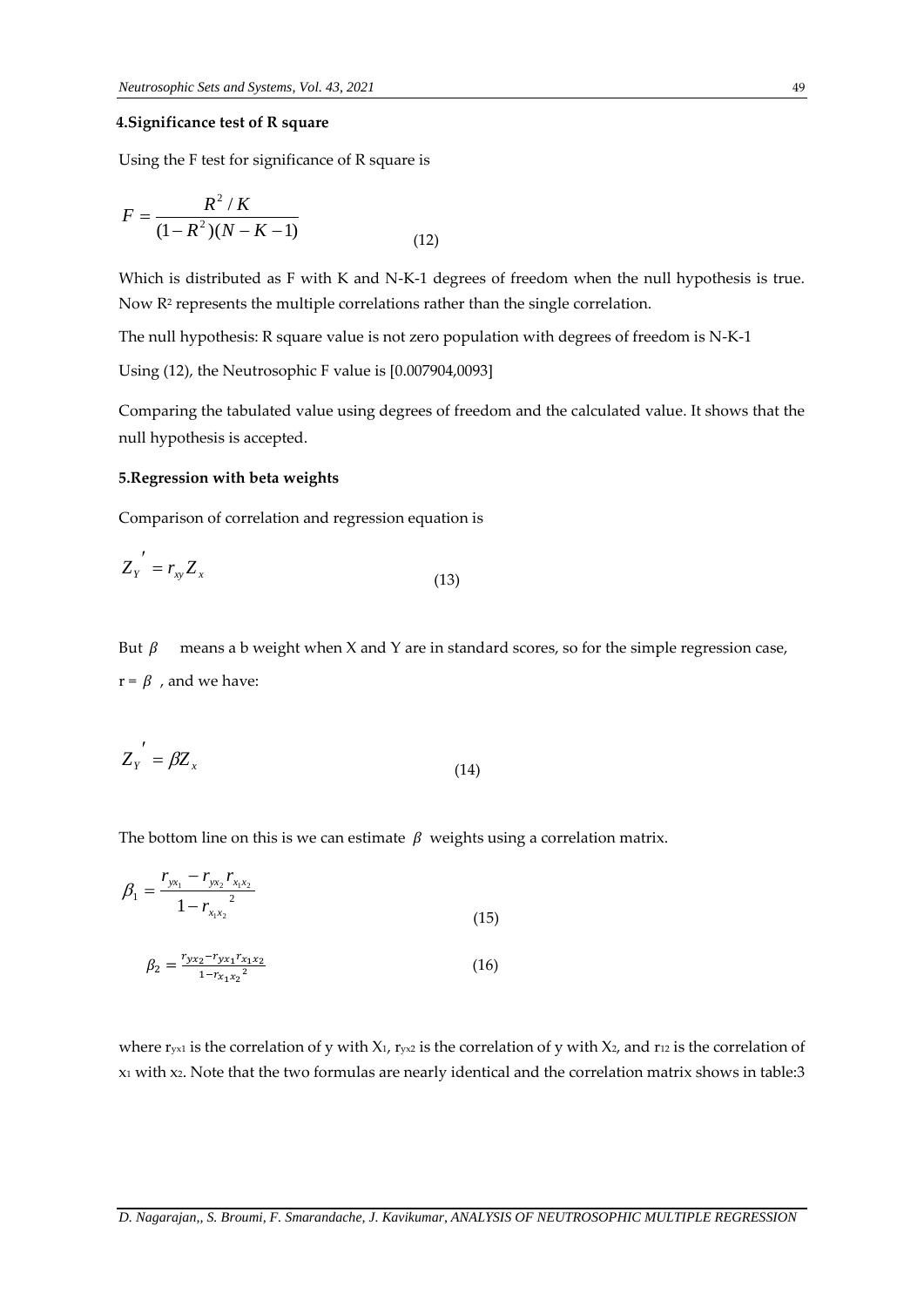|       | $\check{ }$            | $X_1$                | $X_2$ |
|-------|------------------------|----------------------|-------|
|       |                        |                      |       |
| $X_1$ | [-0.89954, -1.31925]   |                      |       |
| $X_2$ | $[-1.56309, -1.17855]$ | [1.172603, 0.406182] |       |

|  |  | table :3 Correlation matrix |
|--|--|-----------------------------|
|  |  |                             |

Using the equation 15 and 16 calculate the Neutrosophic beta coefficients. That is

$$
\beta_1 = [-0.50399, -1.3679], \beta_2 = [-1.2303, 0.329977]
$$

Note that there is a surprisingly large difference in beta weights given the magnitude of correlations.

# **6.The limitations on statistics**

In table 4 shows that limitation on different category statistics

| <b>Statistics</b>                                                |                                                                                                                                                                                                                                                                                          | Limitations                                                                                                                                                                                                                                                                                                                                                                                                                                                                                     |
|------------------------------------------------------------------|------------------------------------------------------------------------------------------------------------------------------------------------------------------------------------------------------------------------------------------------------------------------------------------|-------------------------------------------------------------------------------------------------------------------------------------------------------------------------------------------------------------------------------------------------------------------------------------------------------------------------------------------------------------------------------------------------------------------------------------------------------------------------------------------------|
| Classical statistics                                             | It is applied for the analysis to<br>determining the sample and the<br>parameter in the population or<br>sample space is determined.                                                                                                                                                     | The analysis only for the determined<br>parameter. Testing the analysis of<br>variance and significance under<br>classical<br>statistics<br>only<br>for<br>determined observation.                                                                                                                                                                                                                                                                                                              |
| <b>Fuzzy statistics</b><br>Intuitionistic<br>fuzzy<br>statistics | analysis<br>The<br>using<br>fuzzy<br>statistics applies to the data<br>having uncertainty. The statistics<br>depend on Fuzzy statistics and<br>do not consider indeterminacy.<br>It is the extension of fuzzy<br>statistics and considering<br>membership and non-<br>membership grades. | It will be applied for observations in<br>Fuzzy.<br>Under fuzzy statistics testing the<br>analysis of variance and significance<br>only for the observations are fuzzy<br>and uncertain.<br>It will apply only intervals belongs to<br>membership and non-membership.<br>Under Intuitionistic statistics testing<br>analysis of<br>variance<br>the<br>and<br>significance only for the observation<br>membership<br>and<br>are<br>non-<br>membership that belongs to the real<br>unit interval. |
| Neutrosophic statistics                                          | It is based on Neutrosophic logic<br>and is considered the measure of<br>indeterminacy.<br>It<br>the<br>is                                                                                                                                                                               | It is applied to<br>uncertain<br>an<br>environment. Under Neutrosophic<br>statistics testing the analysis of                                                                                                                                                                                                                                                                                                                                                                                    |

*D. Nagarajan,, S. Broumi, F. Smarandache, J. Kavikumar, ANALYSIS OF NEUTROSOPHIC MULTIPLE REGRESSION*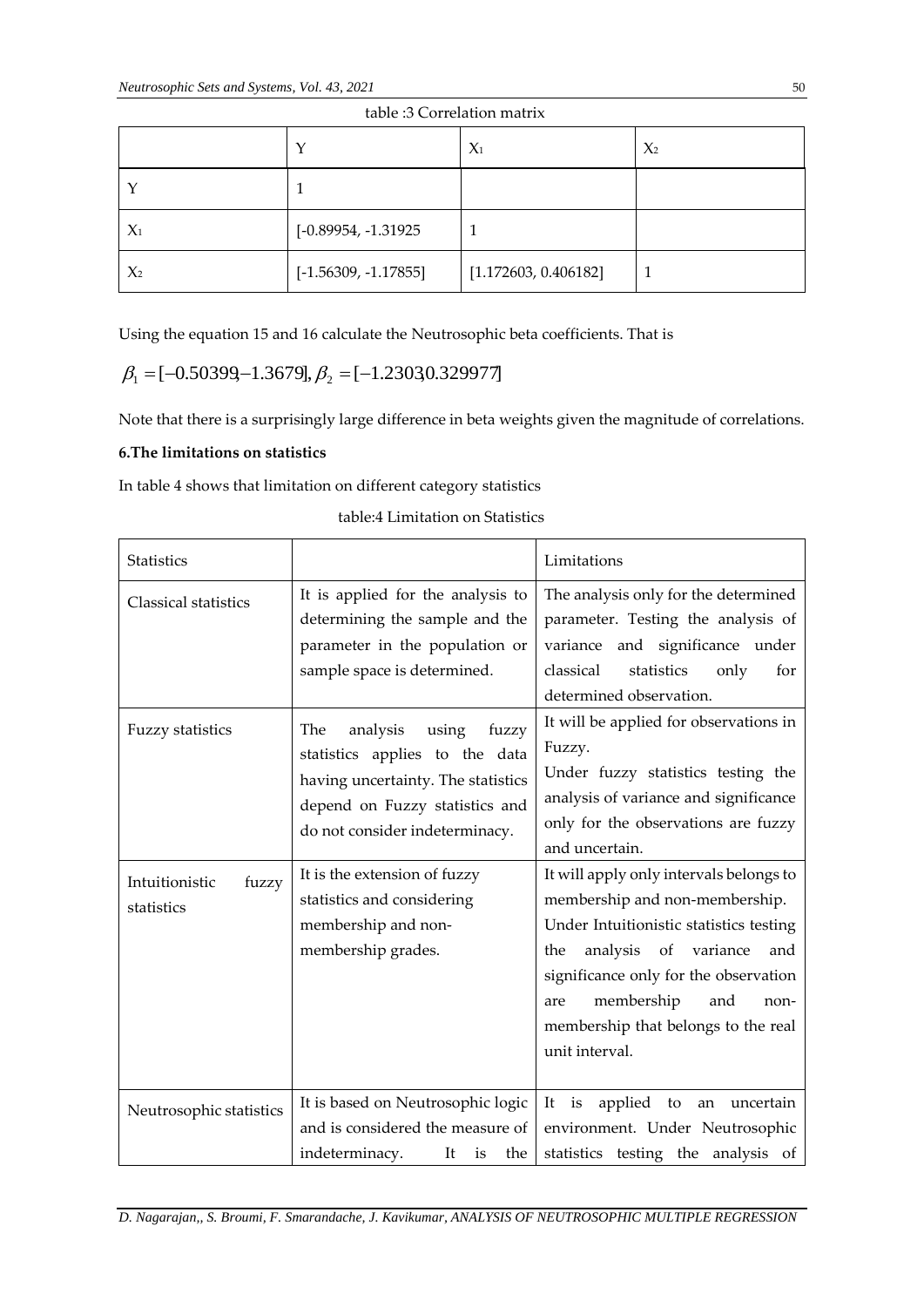| extension of intuitionistic fuzzy | variance and significance when the |
|-----------------------------------|------------------------------------|
| sets.                             | observations are not fuzzy in the  |
|                                   | interval and it is an extension of |
|                                   | classical and fuzzy statistics.    |
|                                   |                                    |
|                                   |                                    |
|                                   |                                    |

#### **7. Conclusion**

In this paper, we introduce the multiple regression method under the environment of Neutrosophic sets. Moreover, we proposed a method to compute the correlation coefficient of Neutrosophic sets which is given us information about the degree of the relationships between the variables based on Neutrosophic sets. Further, the method is applied to predict the students' performance in campus interviews based on aptitude and personality tests. Based on the above method the result shows that the variation between independent and dependent variables is 9% and 12%, which means that the students' performance variations based on aptitude and personality tests are between 9% and 12%. Thus, it is revealed that aptitude and personality tests are affected students' performance in campus interviews. Future work will be focused on the concept of interval Neutrosophic multiple regression analysis.

#### **Acknowledgment**

This research was supported by the Ministry of Higher Education Malaysia, Malaysia, under FRGS Grant No: K179.

## **References**

- [1] L. A. Zadeh, Fuzzy sets. Information and Control, 8, 1965 ;pp.338-353.
- [2] K. T. Atanassov, Intuitionistic fuzzy sets, Central Tech. Library, Bulgarian Academy Science, Sofia, Bulgaria, Rep. No. 1697/84, 1983.
- [3] K. T. Atanassov, Intuitionistic fuzzy sets, Proc. Of Polish Symp, On Interval and Fuzzy mathematics, Poznan, 1983;pp23-26
- [4] K. T. Atanassov, Intuitionistic fuzzy sets, Fuzzy Sets and Systems, 20, 1986 ;pp87-96.
- [5] F. Smarandach, A new branch of philosophy, in multiple valued logic, An International Journal, 8(3), 2002 ;pp 297- 384.
- [6] F. Smarandach, Neutrosophic set a generalization of the intuitionistic fuzzy sets, Proceedings of the third conference of the European Society for fuzzy logic and Technolgye, EUSFLAT, Septamper Zittau Geamany; Univ. of Applied Sciences at Zittau Goerlit 2, 2003 ;pp141-146.
- [7] A.A. Salama and S.A. Alblowi,Generalized Neutrosophic Set and Generalized Neutrousophic Topological Spaces, Journal computer Sci.Engineering,Vol. (2) No.(7), 2012 ;pp129-132.
- [8] A.A. Salama, Haithem A. El-Ghareeb, Ayman. M.Maine and Florentin Smarandache. Introduction to Develop Some Software Programs for dealing with Neutrosophic Sets, Neutrosophic Sets and Systems, Vol(3), 2014 ;pp51-52.
- [9] A. A. Salama, Florentin Smarandache and ValeriKroumov. Neutrosophic Closed Set and Neutrosophic Continuous Functions Neutrosophic Sets and Systems,Vol.(4), 2014 ;pp4-8.
- [10] A. A. Salama, Florentin Smarandache and S. A. ALblowi, New Neutrosophic Crisp Topological Concepts, Neutrosophic Sets and Systems,Vol(4), 2014 ;pp50-54.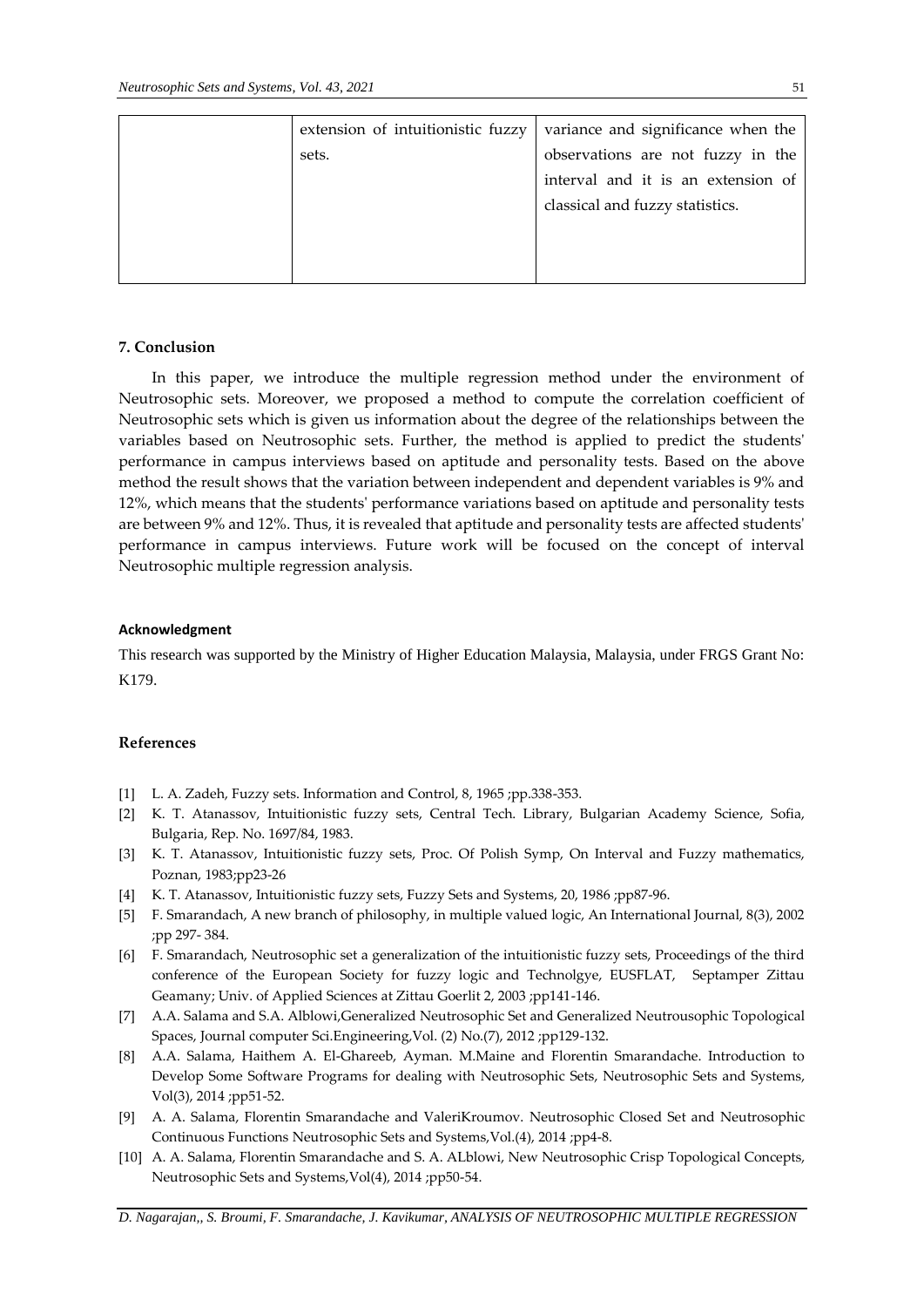- [11] A.A. Salama, and H .Elagamy, Neutrosophic Filters International Journal of Computer Science Engineering and Information Technology Reseearch (IJCSEITR), Vol.3, Issue(1), 2013 ;pp.307-312,
- [12] S. A. Alblowi, A. A. Salama and Mohmed Eisa, New Concepts of Neutrosophic Sets, International Journal of Mathematics and Computer Applications Research (IJMCAR),Vol.(3), Issue 4, 2013 ;pp 95-102.
- [13] I. M. Hanafy, A. A. Salama and K. M. Mahfouz, Correlation of Neutrosophic data, International Refereed Journal of Engineering and Science, 1(2), 2012; pp.39-43.
- [14] Karamacoska, D.; Barry, R.J.; Steiner, G.Z. Using principal components analysis to examine resting stateeeg in relation to task performance. Psychophysiology 2019, e13327.
- [15] Cervigón, R.; Moreno, J.; Reilly, R.; Pérez-Villacastín, J.; Castells, F. Quantification of anesthetic effects on atrial fibrillation rate by partial least-squares. Physiol. Meas. 2012; pp.33, 1757.
- [16] Kumar, S.; Chong, I. Correlation analysis to identify the effective data in machine learning: Prediction of depressive disorder and emotion states. Int. J. Environ. Res. Public Health 2018; 15, 1907.
- [17] Abdul-Wahab, S.A.; Bakheit, C.S.; Al-Alawi, S.M. Principal component and multiple regression analysis in modelling of ground-level ozone and factors affecting its concentrations. Environ. Model. Softw. 2005, 20, 1263–1271
- [18] Smarandache, F. Introduction to Neutrosophic Statistics. Infinite Study. 2014. Available online: https://arxiv.org/pdf/1406.2000
- [19] AslamM(2019) A new attribute sampling plan using Neutrosophic statistical interval method. Complex Intell Syst. https://doi.org/10.1007/s40747-018-0088-6
- [20] A.A. Salama, O. M. Khaled and K. M. Mahfouz, Neutrosophic Correlation and Simple Linear Regression Neutrosophic Sets and Systems, Vol. 5, 2014; pp.3-8.
- [21] Prabhu.R, Nagarajan.D and Ganapathy.T,(2013):Process Optimization of Hot Extrusion of Aluminium 6061 alloy using Multiple Regression Models,Acta Engineering, 2013, 1(1), 1–6.AUFAU PERIODICALS
- [22] H. Tanaka, S. Uejima & K. Asai,"Linear regression analysis with fuzzy model". IEEE Transactions on Systems, Man and Cybernetics, 12(6), 1982; pp.903– 907.
- [23] Muhammad Aslam, Neutrosophic analysis of variance: application to university students Complex & Intelligent Systems 5, 2019 ;pp.403–407.
- [24] Deli, I., Broumi, S., Smarandache, F.: Neutrosophic multi-sets and its application in medical diagnosis. J. New Theory 6, 2015;pp.88–98.
- [25] Wang, H., Smarandache, F., Zhang, Y.Q., Sunderraman, R.: Interval Neutrosophic Set and Logic: Theory and Applications in Computing: Hexis, Phoenix, AZ, 2005.
- [26] Zhang, H.Y., Ji, P., Wang, J.Q., Chen, X.H.: An improved weighted correlation coefficient based on integrated weight for interval Neutrosophic set and its application in multi-criteria decision-making problems. Int. J. Comput. Intell. Syst. 8(6), 2015; pp.1027–1043.
- [27] Ye, J.: Correlation coefficients of interval Neutrosophic hesitant fuzzy sets and its application in a multiple attribute decision making method. Informatica 27(1), 2016; pp.179–202.
- [28] Ye, J.: Correlation coefficient between dynamic single valued Neutrosophic multisets and its multiple attribute decision-making method. Information 8(41), 2017; pp.2–9.
- [29] F. Karaaslan'Correlation Coefficient of Neutrosophic Sets and Its Applications in Decision- Making, Fuzzy Multi-criteria Decision-Making Using Neutrosophic Sets, Studies in Fuzziness and Soft Computing 369, 2019 ; pp 327-360.
- [30] S. Broumi, F. Smarandache, Correlation Coefficient of Interval Neutrosophic set, Proceedings of the International Conference ICMERA, Bucharest, October 2013
- [31] P. Rajarajeswari, N. Uma, Correlation Measure For Intuitionistic Fuzzy Multi Sets, International Journal of Research in Engineering and Technology, 3(1), 2014;pp.611- 617.
- [32] Said Broumi and Irfan Deli, Correlation Measure for Neutrosophic Refined Sets and Its Application In Medical Diagnosis, Palestine Journal of Mathematics Vol. 5(1), 2016; pp.135–143.
- [33] Ye, J. Fuzzy decision-making method based on the weighted correlation coefficient under intuitionistic fuzzy environment. European Journal of Operational Research, 205, 2010;pp. 202–204,
- [34] Ye, J. Cosine similarity measures for intuitionistic fuzzy sets and their applications Mathematical and Computer Modelling, 53, 2011; pp.91–97.
- [35] Gerstenkorn, T., & Manko, J, Correlation of intuitionistic fuzzy sets. Fuzzy Sets and Systems, 44, 1991 ; pp.39–43.

*D. Nagarajan,, S. Broumi, F. Smarandache, J. Kavikumar, ANALYSIS OF NEUTROSOPHIC MULTIPLE REGRESSION*